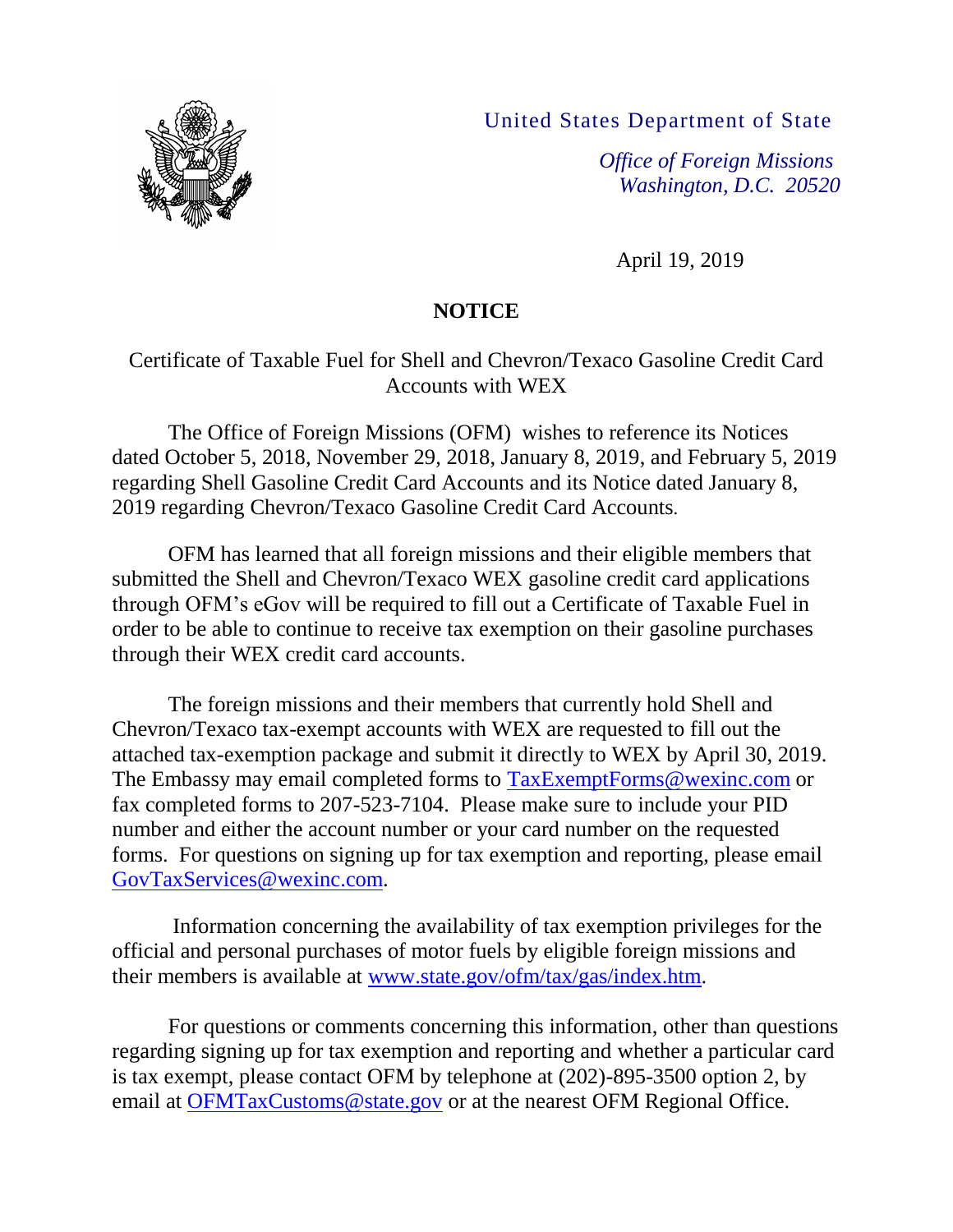

# le see corporate payments differently.<br> **Thank you for your interest in our Tax Exemption and Reporting Program**

The WEX Tax Exemption and Reporting Program can significantly reduce accounting and administrative time for qualified fleets exempt from motor fuel excise taxes or certain sales taxes — at Federal, state, county or local levels.

Benefits include:

- -Net billing of federal excise tax on applicable fuel purchases at any location.
- -Net billing of state, local, county and special tax on applicable fuel purchases at participating merchant brands based on local tax laws.
- -Detailed reporting of the purchase data and tax exemption.

Exemptions are dependent upon several factors, such as your tax-exempt status for fuel purchases, the taxing jurisdiction's laws, regulations and requirements, and for most state, county and local taxes, merchant participation. In the event that a transaction cannot be billed "net of tax", you will receive detailed reporting showing the full purchase price and the tax paid.

#### **Before we can start billing you net of applicable taxes on fuel transactions based upon your eligibility, you will need to complete the following required documentation:**

- 1 Tax Exemption and Reporting Program Enrollment form (enclosed)
- 2 Certificate of Buyer of Taxable Fuel form for federal exemptions (enclosed)
- 3 Any required State forms obtain these from the appropriate state governing body.

Please review the enclosed Frequently Asked Questions sheet for helpful information on the program.

### **IMPORTANT: You must fill out all forms completely and accurately in order to avoid delays in your program enrollment, so please follow the instructions on the enrollment form carefully.**

IRS regulations require that WEX Inc obtain from you, your certification that you are eligible to receive exemptions from federal excise taxes. For all other taxing jurisdictions (state, county, local) you may need to submit similar certifications as required by the different taxing jurisdictions. The state certifications may, in most cases, be obtained from the appropriate state's tax department. **WEX must have all applicable documents on file prior to providing you with exemptions**. It is the customer's responsibility to make sure WEX has all of the necessary current forms properly filled out in order to be billed "net of tax".

If you have any questions about the program or the enclosed materials, please call us at **1-866-841-3542.** 

Thank you for your business, and we look forward to providing you with the benefits of this comprehensive Tax Exemption and Reporting Program.

Sincerely,

WEX Inc. Tax Exempt Department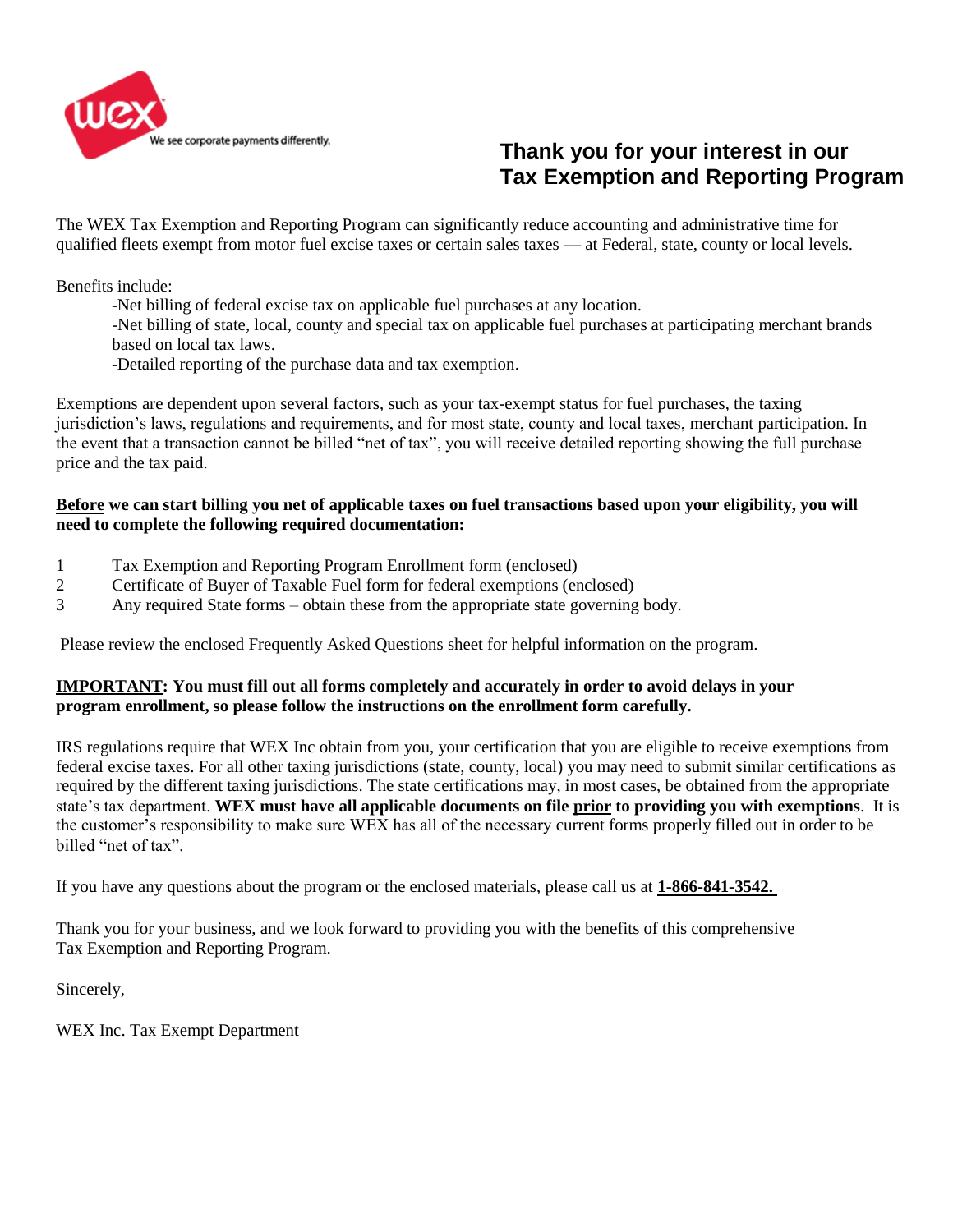

## **Tax Exemption & Reporting Program**

#### **Frequently Asked Questions**

## **Q: If my fleet begins fueling before I have provided all necessary tax exemption paperwork, what will occur?**

We will not be able to bill you net of taxes or report tax exemptions until we have received all necessary forms and completed the qualification and setup process.

#### **Q: When will taxes begin to be exempted?**

Once we receive all the properly completed forms, we will complete the tax exemption setup in approximately 3 business days. We will then begin calculating applicable exemptions. It is your responsibility to notify us of any errors or omissions that you feel may have occurred. If you notice any problems, contact the tax department at 1-866-841-3542.

#### **Q: How can I determine my fleet's tax-exempt status for fuel, as well as what type of forms I need?**

Contact your local Department of Revenue for free help and answers regarding your tax-exempt status for fuel and necessary forms. They can best assist you with questions of this nature.

#### **Q: Will my fleet be exempted from federal fuels excise taxes?**

Yes if you are a qualified entity. Federal law effective January 1, 2006 allows a card issuer to invoice qualified fleets net of federal gasoline and federal diesel excise tax for transactions that occur wherever cards are accepted in all 50 states. In order to be exempted from federal fuels excise taxes, you will need to complete a Certificate of Buyer of Taxable Fuel in the name of the card issuer.

#### **Q: Does my tax-exempt status apply in all states and localities?**

The local Department of Revenue, in each state that your fleet will be fueling, will be able to help you determine exemption eligibility for each state and locality respectively.

#### **Q: Will I receive state and local exemptions anywhere I can fuel with the card?**

Not necessarily. Merchant brand participation in our tax program is optional in most states. Merchant participation is not necessary in the following states: Maine, Georgia, Michigan, North Carolina, Alabama, New York and New Jersey.

#### **Q: What do I do if my tax-exempt status changes?**

You should immediately notify us by calling the WEX Inc Tax Exempt Department at 1-866-841-3542.

#### **Q: Do any of these forms expire and if so will I be notified prior to the expiration?**

Yes. Federal forms expire every 24 months and certain state forms expire as well. Starting at 120 days prior to the expiration of your tax exemption form(s), we will send you three monthly reminders that renewed forms are required. If we have not received renewed tax exemption forms by the expiration date, the tax exemption process will cease until we receive the necessary paperwork and no credits will be given.

#### **Q: Will my fleet be exempted from taxes on non-fuel products?**

The Tax Exemption Program provides applicable tax exemption and reporting for **motor fuel taxes only;**  however, merchants may provide us with non-fuel transaction data net of tax on a fleet-by-fleet basis at their discretion. The fleet will need to supply the merchant with proper documentation of their tax-exempt status at the point of sale for this to occur.

#### **Q: What if my fleet is entitled to a refund for motor fuel taxes that cannot be exempted up front through the WEX program?**

In these instances, the "non-exemptable" tax is reported (not exempted) on your fleet report. These reported taxes appear at the transaction level and at a summary level, providing you with supporting documentation, which can help you when filing for a refund of the non-exempted taxes.

#### **Q: What types of tax information reporting will I receive?**

At the transaction level, your fleet report will provide Gross Cost, Exempted Amount, Net Cost and Reported Taxes (for non-applicable taxes). Additionally, a Tax Exemption Summary will provide a detailed list of all taxes exempted, sorted by state and by tax type. Finally, a Tax Reported Summary will provide a detailed list of all taxes reported, sorted by state and by tax type.

#### **Q**: **How do I know how many forms to send in?**

If you qualify for Federal exemptions, you need to send in one form per account or one form with a letter certifying all accounts belonging to the same FEIN. If a new account is added in the future, a new form or amended certification letter will need to be sent. For state exemptions, each state is different and will be addressed on an individual basis.

#### **Q: What if I believe there is an error with my exemptions?**

You must notify WEX in writing within sixty (60) days of the billing date of the alleged error. WEX requests that the customer provide as many details regarding the error as possible including, but not limited to: transaction date and time, dollar amount and reason for alleging an error.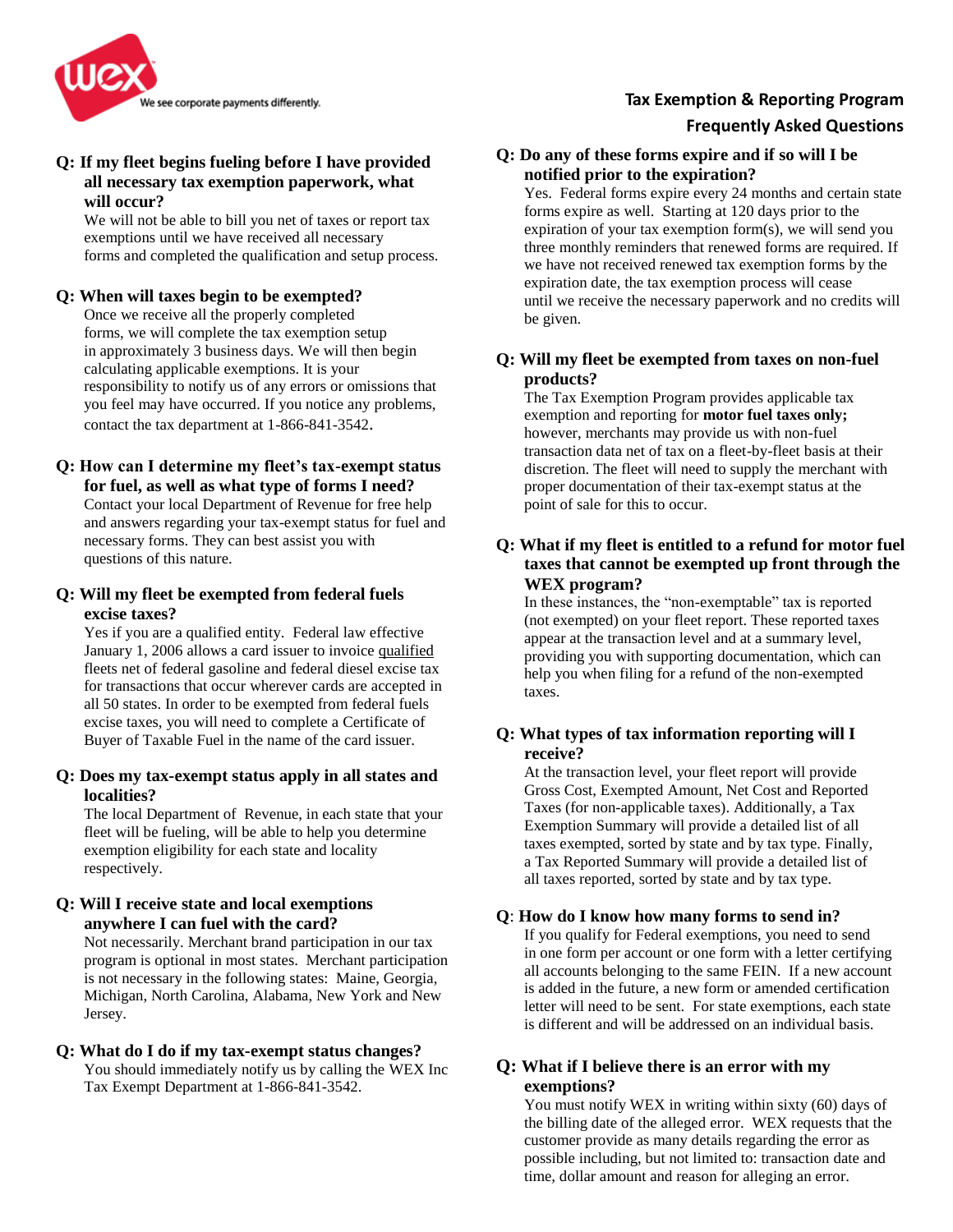# **CERTIFICATE of BUYER of TAXABLE FUEL FOR USE BY A STATE OR NONPROFIT EDUCATIONAL ORGANIZATION**

(To support credit card issuer's claim for a credit, refund, or payment under § 6416(a)(4)(B) or § 6427(l)(6)(D) of the Internal Revenue Code.)

| <b>WEX Account Number (if known):</b>                                                                                                                                                            |                                                               | Card $#$ :                                                                    |  |  |
|--------------------------------------------------------------------------------------------------------------------------------------------------------------------------------------------------|---------------------------------------------------------------|-------------------------------------------------------------------------------|--|--|
| Federal Tax Identification Number: (PID Number)                                                                                                                                                  |                                                               |                                                                               |  |  |
| <b>Certification:</b><br>The undersigned hereby certifies under penalties of perjury<br>that I am the (Title of Officer):                                                                        |                                                               |                                                                               |  |  |
| Of (Certifying Entity):                                                                                                                                                                          |                                                               |                                                                               |  |  |
| <b>Entity Physical Address:</b>                                                                                                                                                                  |                                                               |                                                                               |  |  |
|                                                                                                                                                                                                  |                                                               |                                                                               |  |  |
| <b>Entity Phone Number:</b><br>And that I am authorized to execute this certificate and that all<br>purchases, are, or will be, purchased using a credit card<br>issued by (Credit Card Issuer): |                                                               | <b>WEX BANK</b>                                                               |  |  |
| Credit Card Issuer Address:                                                                                                                                                                      |                                                               | 7090 Union Park Center, Suite 350                                             |  |  |
|                                                                                                                                                                                                  |                                                               | Midvale, UT 84047                                                             |  |  |
| Buyer will use the taxable fuel to which this certificate relates for the exclusive use of: (check one)                                                                                          |                                                               |                                                                               |  |  |
| State government<br>Local government<br>Public nonprofit educational organization                                                                                                                | Indian Tribe                                                  | American Red Cross or Blood Collection Center<br><b>Volunteer Fire/Rescue</b> |  |  |
| $\Box$ Private nonprofit educational organization                                                                                                                                                | ⊠ Foreign Diplomat (you must provide a copy of your PID Card) |                                                                               |  |  |

and it applies to all exempt purchases of gasoline and diesel fuel, if eligible, using charge cards issued by the Credit Card Issuer named above. Information including the nature and quantity of each purchase of gasoline and diesel fuel (the subject of this Certificate) are evidenced by periodic reports provided by WEX BANK, the abovenamed Credit Card Issuer.

Certification will be valid for twenty-four consecutive calendar months commencing upon completion and remittance of this Certificate. WEX Inc. may extend the certificate period upon its discretion for an additional period not to exceed four months.

I understand that by signing this certificate, I, as an authorized representative of the entity named above, give up our right to claim a credit or payment for the taxable fuel purchased with the credit card to which this Certificate relates. I understand that the exemption from tax, in this case of sales of articles under the exemption Certificate, is limited to the sale of articles purchased for our exclusive use. I understand that the fraudulent use of this Certificate for the purpose of securing this exemption will subject us, and all parties making such fraudulent use of this Certificate, to fines or imprisonment, or both, together with the costs of prosecution.

The parties agree that a signed transmission shall be considered valid for purposes of this certification and that the parties hereby waive any claim that a transmission does not satisfy the requirements of a signature or writing under applicable law.

Authorized Signature **Printed Signature Printed Signature** 

Title Date

## **Email or FAX completed forms to TaxExemptForms@WEXINC.Com or 1-207-523-7104**

|--|--|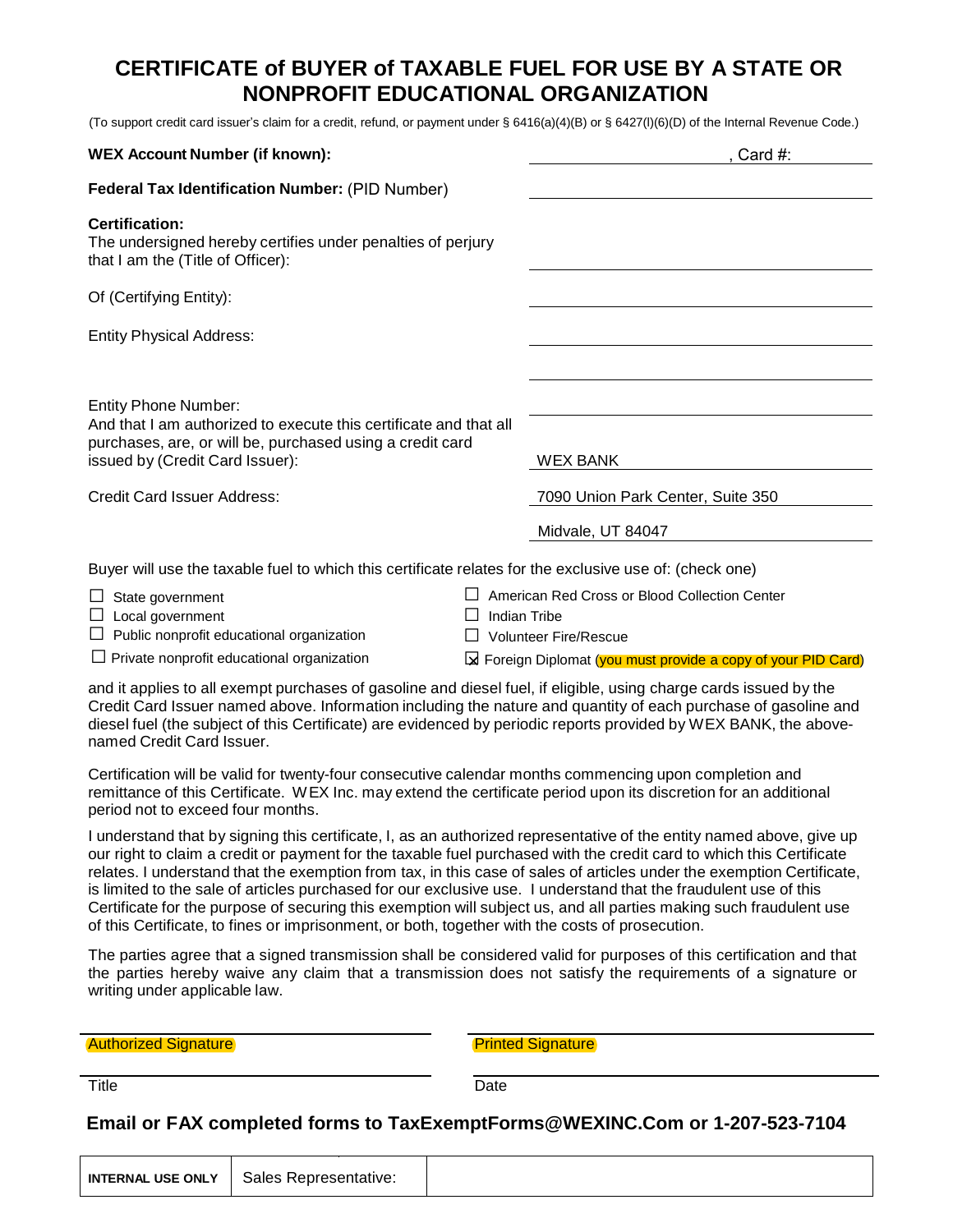

**Instructions:**

- **1. Complete part A and sign form at the bottom.**
- **2. Attach FEDERAL Certificate of Buyer and STATE forms (see details below).**
- **3. For questions on signing up for tax exemption and reporting, please call 1-866-841-3542 or email [GovTaxServices@WEXInc.com.](mailto:GovTaxServices@WEXInc.com)**
- **4. Email completed forms t[o TaxExemptForms@WEXInc.com](mailto:TaxExemptForms@WEXInc.com) , fax to 1-207-523-7104, or mail to Fleet Services, Tax Exempt Department, P.O. Box 639, Portland, ME 04104.**
- **5. Retain the terms on page 2 for your records.**

| <b>A. ACCOUNT INFORMATION</b>                                                                                                                                                                                                                                    |                                |  |  |
|------------------------------------------------------------------------------------------------------------------------------------------------------------------------------------------------------------------------------------------------------------------|--------------------------------|--|--|
| Fleet Name:                                                                                                                                                                                                                                                      | WEX Account Number (if known): |  |  |
| <b>Authorized Fleet Contact:</b>                                                                                                                                                                                                                                 | Phone No.:                     |  |  |
| Fleet Contact email:                                                                                                                                                                                                                                             | Fax No.:                       |  |  |
| Federal Taxpayer ID Number: (PID number)                                                                                                                                                                                                                         |                                |  |  |
| Eligibility may be limited based on applicable federal, state and local laws.<br>IMPORTANT:<br>You must fill out these forms completely and accurately in order to avoid delays in your program<br>enrollment, so please follow the instructions carefully.      |                                |  |  |
| <b>B. MOTOR FUEL TAX</b>                                                                                                                                                                                                                                         |                                |  |  |
| Tax regulations require us to maintain current copies of the following <b>applicable forms</b> , based on your eligibility:<br>$\bullet$                                                                                                                         |                                |  |  |
| <b>Federal</b> — A Certificate of Buyer of Taxable Fuel in the name of WEX BANK (Included with this form.)                                                                                                                                                       |                                |  |  |
| State - Applicable state forms. (Obtain these from the appropriate state governing body.)<br>2.                                                                                                                                                                  |                                |  |  |
| Once we receive all of your properly completed documentation we will complete the tax exemption set up on<br>your account within approximately three business days and start billing you net of the applicable taxes.                                            |                                |  |  |
| The parties agree that a signed transmission shall be considered valid for purposes of this enrollment form and that the parties hereby waive any claim<br>that a transmission does not satisfy the requirements of a signature or writing under applicable law. |                                |  |  |

#### **X** Authorized Fleet Signature **Date:** Date:

USER (INTERNAL USE ONLY):

The information contained in this message is intended only for the use of the individual or entity named above and may contain confidential information. If the recipient of this message is not the intended recipient, or the employee or agent responsible for delivering the message to the intended recipient, you are hereby notified that any dissemination, distribution, or copying of this communication is strictly prohibited. If you have received this communication in error, please notify us immediately at 1-800-492-0669 and return the original message to the attention of the sender at 97 Darling Avenue, South Portland, ME 04106.